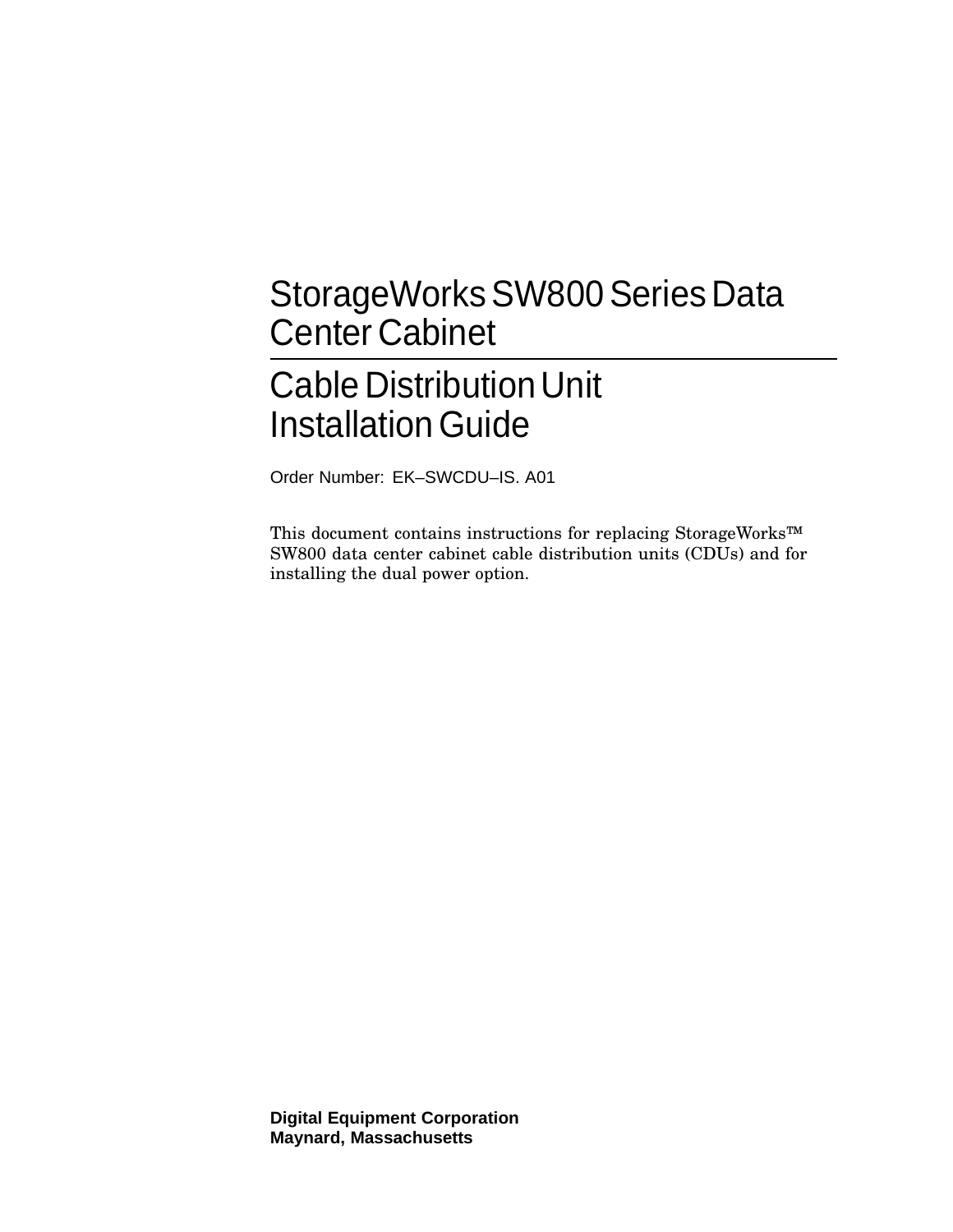#### **October 1993**

While Digital believes the information included in this publication is correct as of the date of publication, it is subject to change without notice.

Digital Equipment Corporation makes no representations that the interconnection of its products in the manner described in this document will not infringe existing or future patent rights, nor do the descriptions contained in this document imply the granting of licenses to make, use, or sell equipment or software in accordance with the description.

© Digital Equipment Corporation 1993 All rights reserved. Printed in the United States of America.

**NOTE:** This equipment generates, uses, and may emit radio frequency energy. The equipment has been type tested and found to comply with the limits for a Class A digital device pursuant to Part 15 of the FCC rules. These limits are designed to provide reasonable protection against harmful interference in a residential installation.

Any changes or modifications made to this equipment may void the user's authority to operate the equipment.

Operation of this equipment in a residential area may cause interference in which case the user at his own expense will be required to take whatever measures may be required to correct the interference.

The equipment described in this manual is listed by the Underwriters Laboratories Incorporated and bears the UL Listing mark. SW500-series cabinets are also certified by the Canadian Standards Association and TÜV Product Service GmbH and bear both the CSA certification and TÜV GS marks. The equipment also complies with the requirements for CE-mark Class A.

Das in diesem Manual beschriebene Gerät wurde von TÜV Produkt Service GmbH auf Sicherheit geprüft and trägt das GS Zeichen. Bitte beachten Sie, daß Eingriffe in das Gerät, Reparaturen oder der Einbau von Erweiterungen nur von Digital Personal erfolgen darf, da sonst die GS Zulassung ungültig wird. Die Zulassung wird auch ungültig, wenn nicht von Digital qualifizierte Speichererweiterungen eingebaut werden.

Das Gerät muß so aufgestellt werden, daß die Steckdose frei zugänglich ist.

StorageWorks and the DIGITAL logo are trademarks of Digital Equipment Corporation.

This document was prepared using VAX DOCUMENT Version 2.1.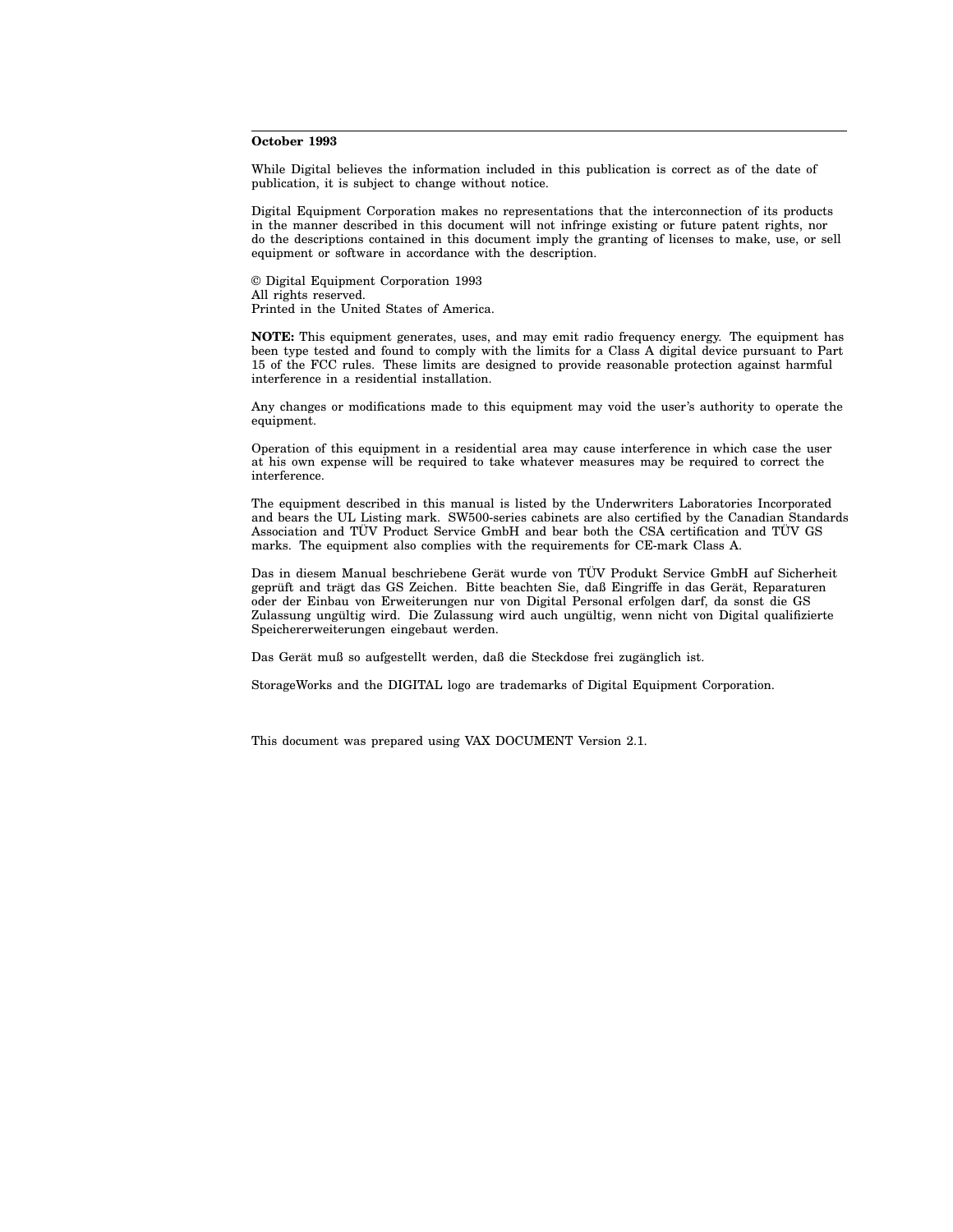## **1 Cable Distribution Unit Replacement Procedure**

The following procedure describes how to install a replacement cable distribution unit (CDU).

1. Check the contents of the field-replaceable unit (FRU) kit against the appropriate parts list shown in Tables 1 and 2 to verify that it is complete.

**Table 1 Cable Distribution Unit 60 Hz FRU Kit Parts List**

| Kit part number 70-30101-03 (120/208V, 60 Hz) |                                |          |  |
|-----------------------------------------------|--------------------------------|----------|--|
| <b>Digital Part Number</b>                    | <b>Description</b>             | Quantity |  |
| <b>EK-SWCDU-IS</b>                            | CDU installation guide         |          |  |
| $90 - 00063 - 39$                             | Screw, #10 Phillips, $1/2$ "   | 4        |  |
| $90 - 07032 - 00$                             | U-nut, $#10$                   | 4        |  |
| $70 - 30101 - 01$                             | Cable distribution unit, 60 Hz |          |  |

#### **Table 2 Cable Distribution Unit 50 Hz FRU Kit Parts List**

**Kit part number 70–30101–04 (380-415V, 50 Hz)**

| <b>Digital Part Number</b> | <b>Description</b>             | Quantity |
|----------------------------|--------------------------------|----------|
| EK-SWCDU-IS                | CDU installation guide         |          |
| $90 - 00063 - 39$          | Screw, #10 Phillips, $1/2$ "   | 4        |
| 90-07032-00                | U-nut, $#10$                   | 4        |
| 70–30101–02                | Cable distribution unit, 50 Hz |          |

2. If the CDU to be replaced is installed in a single power system, spin down all disk drives and halt all tape drives in the cabinet.

(This step may not be necessary if the cabinet is configured with the dual power option. The system can be left turned on while the defective CDU is replaced.)

#### **WARNING**

Hazardous voltage is present within the cabinet. Use extreme caution when working around components to which power is applied.

- 3. Open the cabinet door to expose the CDU to be replaced.
- 4. Switch the circuit breaker on the front panel of the CDU to the  $\bigcirc$  (OFF) position.
- 5. Disconnect the CDU's primary power cable from the power source.
- 6. While supporting the CDU, remove and retain the screws holding the CDU to the cabinet chassis rails.

#### **WARNING**

Cabinet rail edges may be sharp and can slice or abrade skin and cable insulation.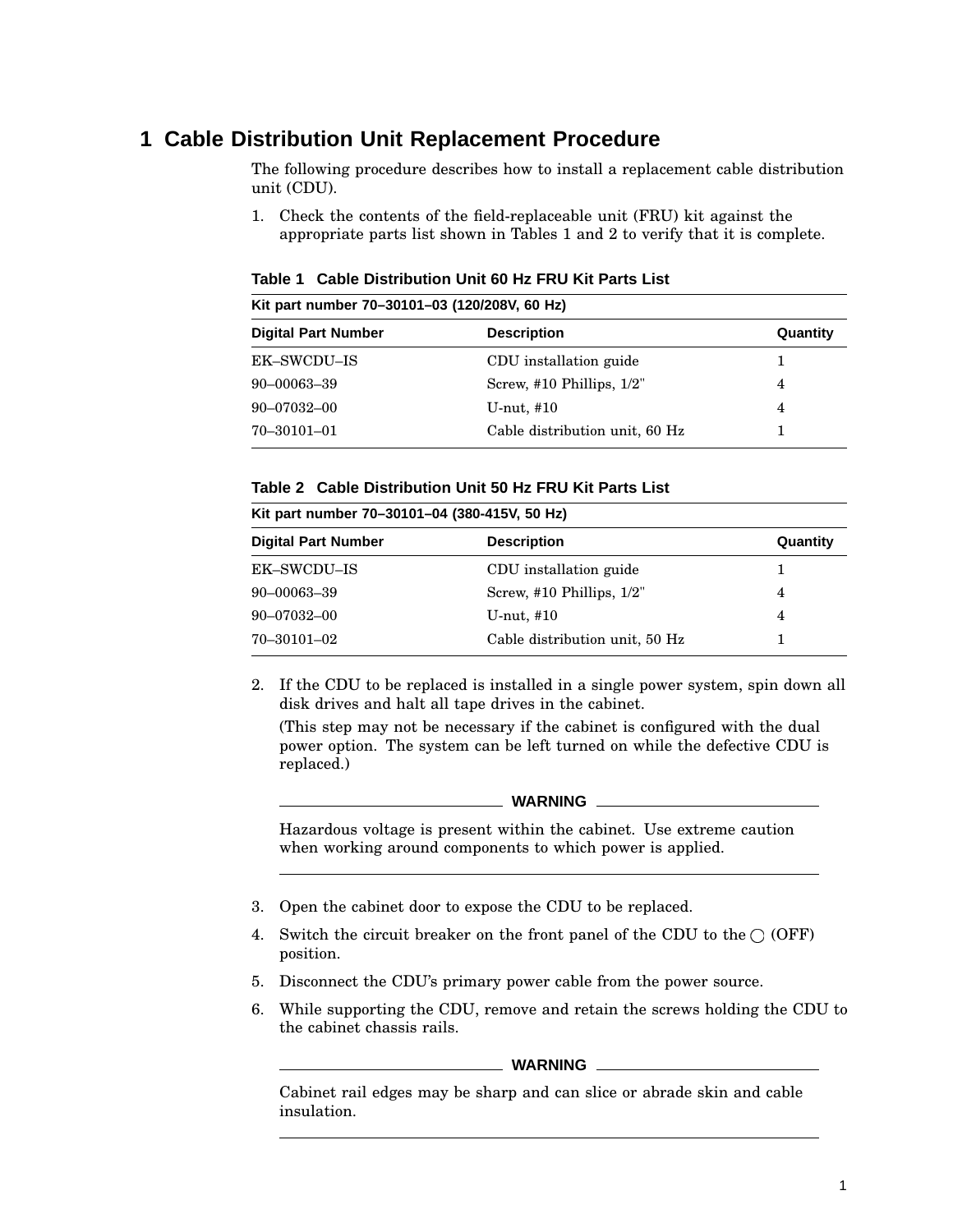- 7. Gently pull the CDU from the cabinet while carefully guiding the cables attached to it through the cabinet openings.
- 8. Support the CDU while disconnecting the ac power cables from its rear panel. The cables need not be labeled.
- 9. Remove the CDU completely from the cabinet while guiding the primary power cable through its cabinet openings.
- 10. Guide the primary power cable of the replacement CDU back through the same cabinet openings and position the CDU near the previously-removed power cables.
- 11. Connect the power cables to the connectors on the rear panel of the CDU, starting at the top-most connector and working down.
- 12. Slide the CDU into its mounting position while guiding the cables through the openings in the cabinet.
- 13. Mount the CDU using the screws retained in step 6.
- 14. Connect the CDU's power cable to the appropriate power source.
- 15. Switch the front-panel circuit breaker on the CDU to the  $(ON)$  position.
- 16. Close and secure the cabinet door.
- 17. Restart all disk and tape drives and check them for proper function.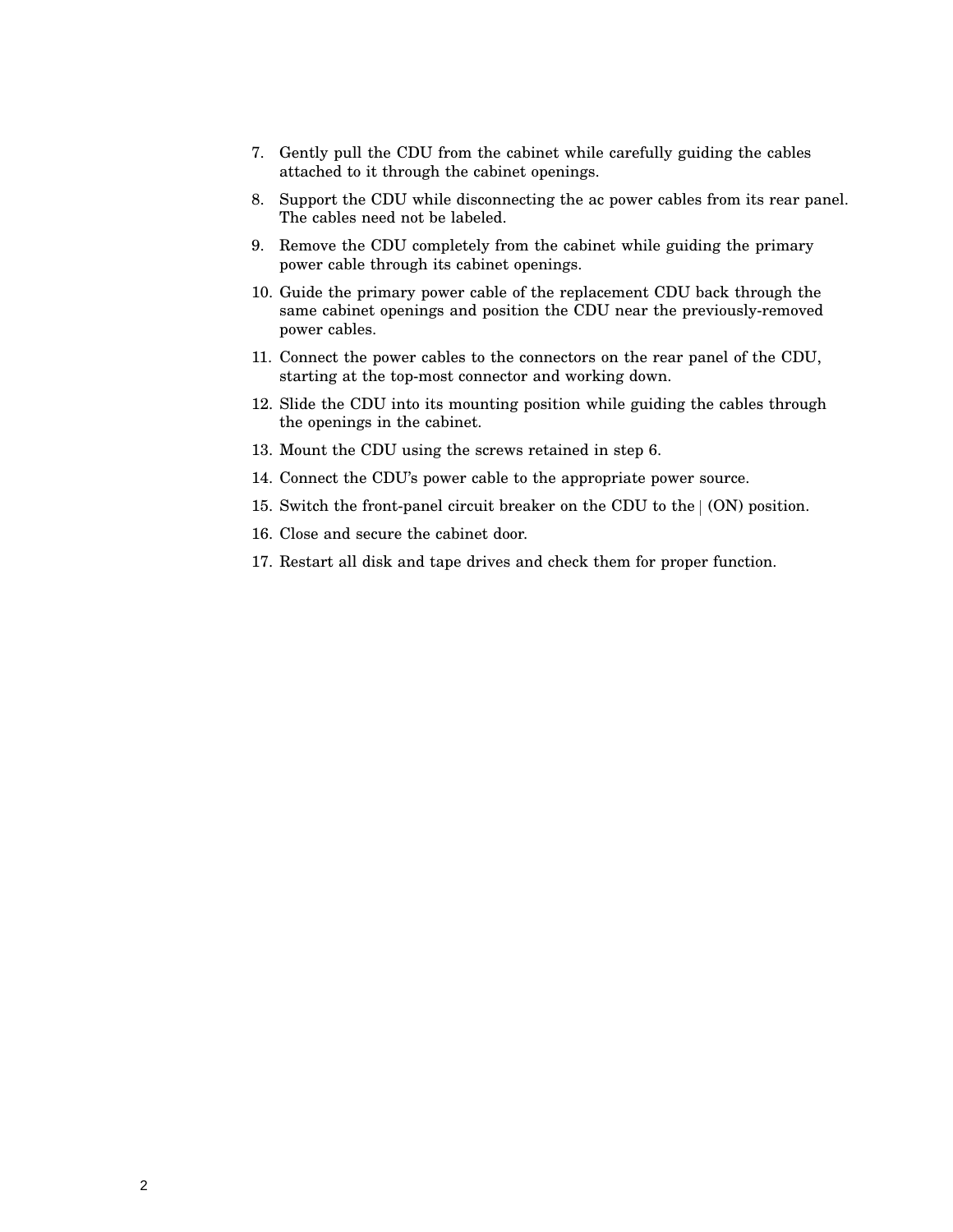### **2 Data Center Cabinet Dual Power Option Installation Procedure**

The following procedure describes how to install the dual power option kit.

1. Check the contents of the dual power option kit against the appropriate parts list shown in Tables 3 and 4 to verify that it is complete.

**Table 3 SW800 Series Data Center Cabinet 60 Hz Dual Power Option Kit Parts List**

**Kit option number SW8xP–AA (120/208V, 60 Hz) Kit part number 70–30101–05**

| <b>Digital Part Number</b> | <b>Description</b>             | Quantity       |  |
|----------------------------|--------------------------------|----------------|--|
| <b>EK-SWCDU-IS</b>         | CDU installation guide         | 1              |  |
| 90-00063-39                | Screw, #10 Phillips, $1/2$ "   | 16             |  |
| $90 - 07032 - 00$          | U-nut, $#10$                   | 16             |  |
| $70 - 30101 - 01$          | Cable distribution unit, 60 Hz | 1              |  |
| 17-03718-03                | Cable, ac power, gray, 5'      | 4              |  |
| 17-03718-05                | Cable, ac power, gray, 7'      | 12             |  |
| 17-03718-07                | Cable, ac power, gray, 9'      | 8              |  |
| 74-44473-02                | Filler panel                   | $\overline{2}$ |  |
| 36-38274-01                | Label, ID                      | $\overline{2}$ |  |
|                            |                                |                |  |

#### **Table 4 SW800 Series Data Center Cabinet 50 Hz Dual Power Option Kit Parts List**

| Kit option number SW8xP-AB (380-415V, 50 Hz)<br>Kit part number 70–30101–06 |                                |                |  |
|-----------------------------------------------------------------------------|--------------------------------|----------------|--|
| <b>Digital Part Number</b>                                                  | <b>Description</b>             | Quantity       |  |
| EK–SWCDU–IS                                                                 | CDU installation guide         | 1              |  |
| 90–00063–39                                                                 | Screw, #10 Phillips, $1/2$ "   | 16             |  |
| 90–07032–00                                                                 | U-nut, $#10$                   | 16             |  |
| 70–30101–02                                                                 | Cable distribution unit, 50 Hz | 1              |  |
| 17-03718-03                                                                 | Cable, ac power, gray, 5'      | 4              |  |
| 17-03718-05                                                                 | Cable, ac power, gray, 7'      | 12             |  |
| 17-03718-07                                                                 | Cable, ac power, gray, 9'      | 8              |  |
| 74–44473–02                                                                 | Filler panel                   | $\overline{2}$ |  |
| 36–38274–01                                                                 | Label, ID                      | $\mathbf 2$    |  |

- 2. See Figure 1 to familiarize yourself with the location and identification of each of the CDUs to be configured for the dual power option.
- 3. Spin down all disk drives and halt all tape drives in the cabinet.
- 4. Open the rear cabinet door to expose CDU A.
- 5. Switch the circuit breaker on the front panel of the CDU to the  $\bigcirc$  (OFF) position.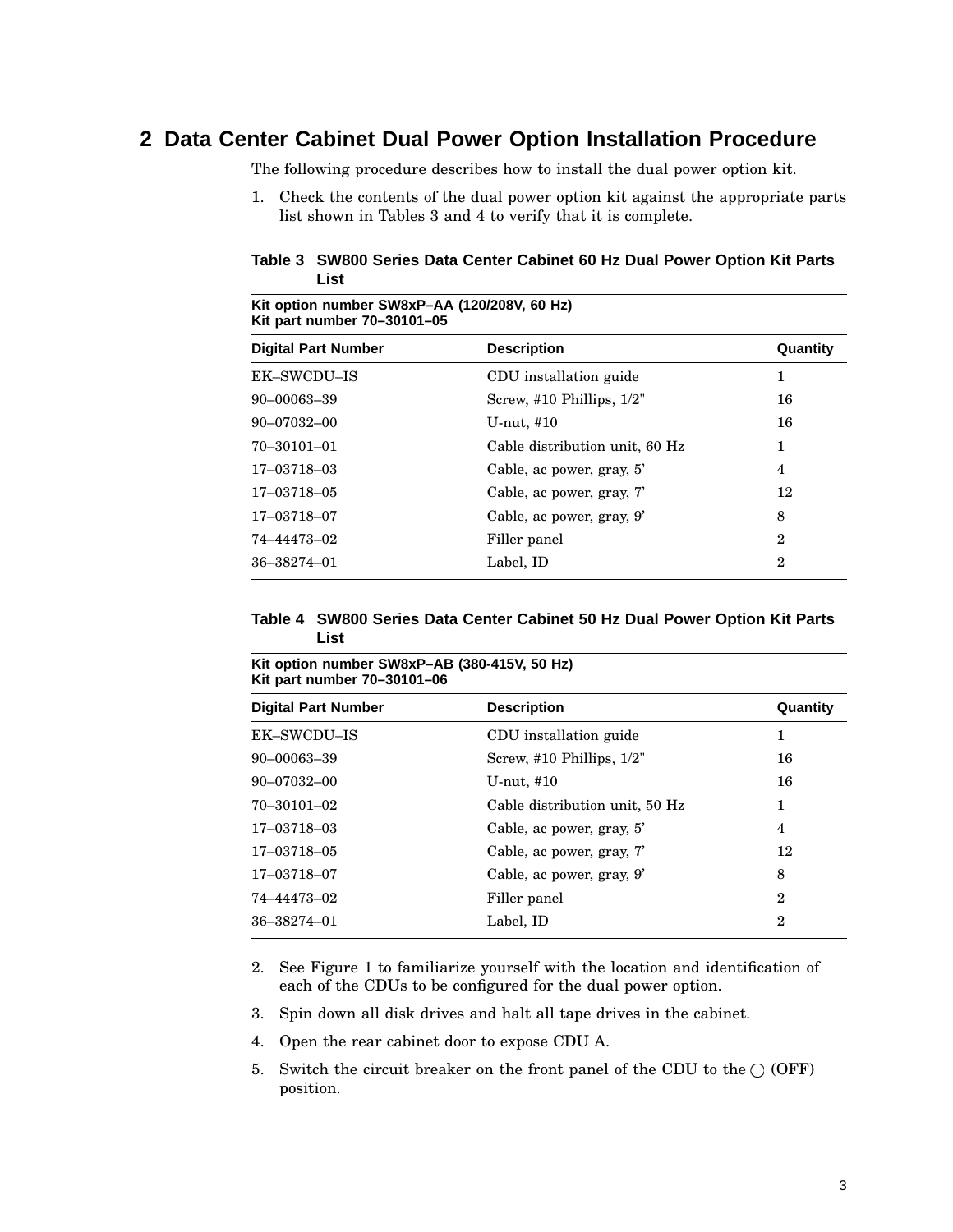



#### **NOTE**

In some cases, it may be desirable to allow the host computer system to operate while the dual power option kit is being installed. In this instance, the cabinet may be isolated from power by disconnecting the host computer interface cable(s). Refer to the documentation for the host computer configuration for the steps necessary to disconnect the cables.

8. To install CDU B, there must be free access to the interior area of the front and rear CDU mounting slots. If necessary, gain access to the cabinet interior by separating the cabinet from adjacent ones and removing its side panels. Refer to the *SW800 Series Data Center Cabinet Installation Guide* for details on cabinet hardware.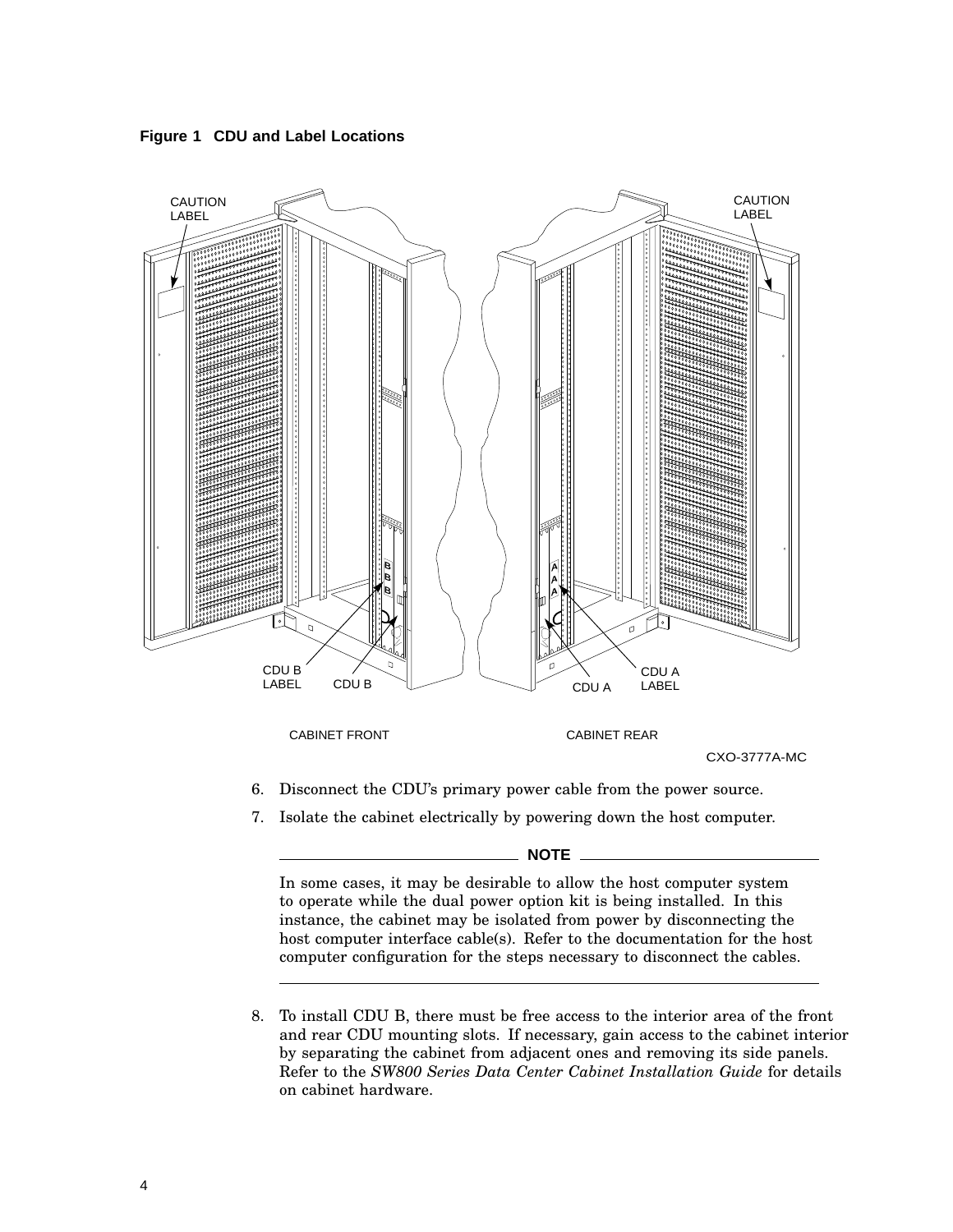#### **WARNING**

Cabinet rail edges may be sharp and can slice or abrade skin and cable insulation.

- 9. Remove the new CDU (to be installed as CDU B) from its packing material. Thread the primary power cable through the cabinet as shown in Figures 2 and 3.
- 10. Using the hardware provided in the kit, mount CDU B to the cabinet chassis rails as shown in Figure 2.
- 11. The installation of filler panels next to the CDUs is optional. If required by the configuration of your cabinet, install the two filler panels from the kit as shown in Figures 2 and 3.

**Figure 2 CDU B Installation**



CXO-3778A-MC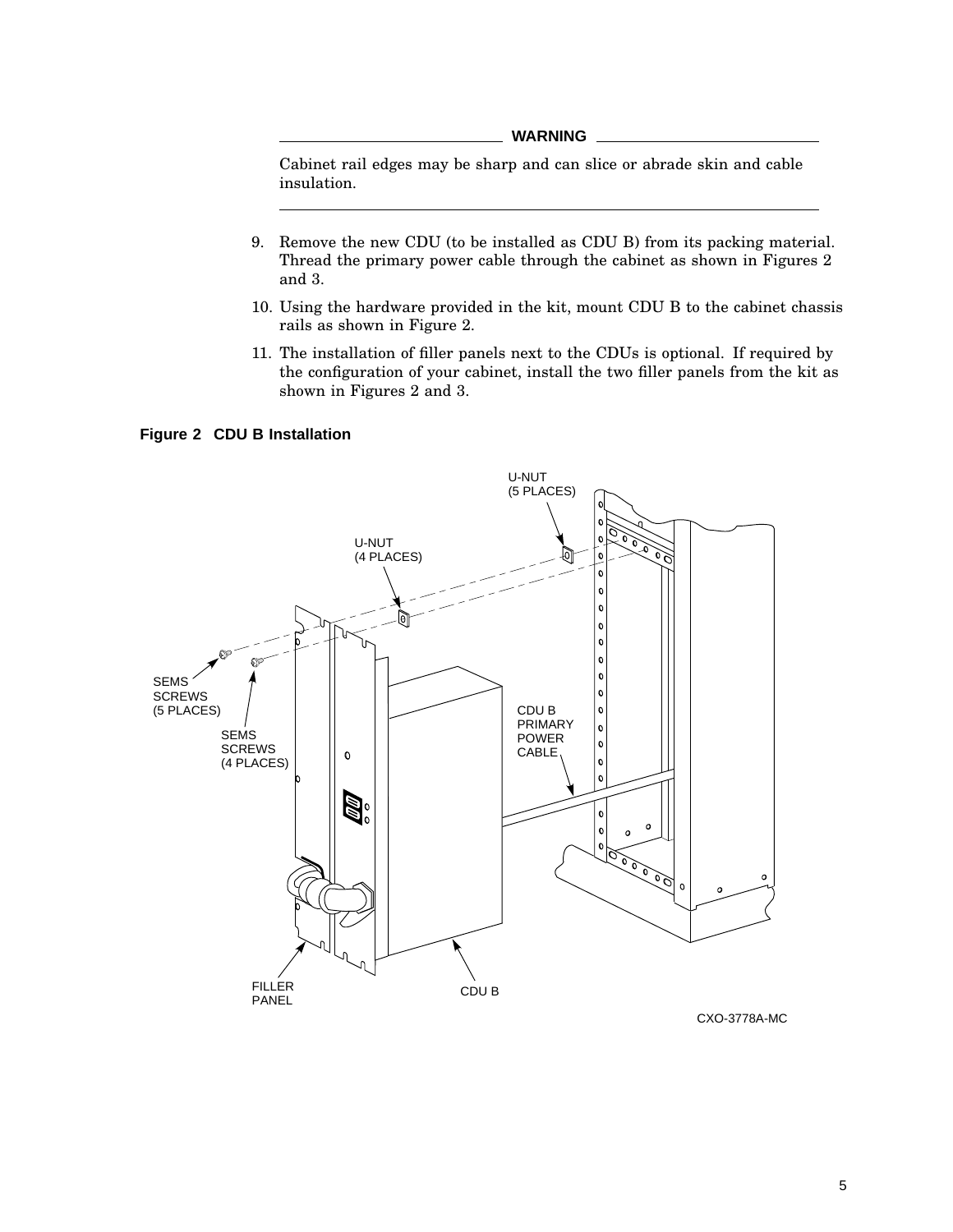

**Figure 3 Rear Filler Panel and Power Cable Installation**

To prevent confusion resulting from the fact that the cabinet uses two power cables with the dual power option, it is important that safety labels be properly applied. Install the cable and cabinet labeling carefully in accordance with the instructions in steps 12 through 16.

12. Remove one of the yellow "A" labels in the kit from its backing paper and place it on the filler panel next to CDU A as shown in Figure 1. If the filler panel is not used in your cabinet configuration, wrap the label around the primary power cable of CDU A as close to the unit as possible.